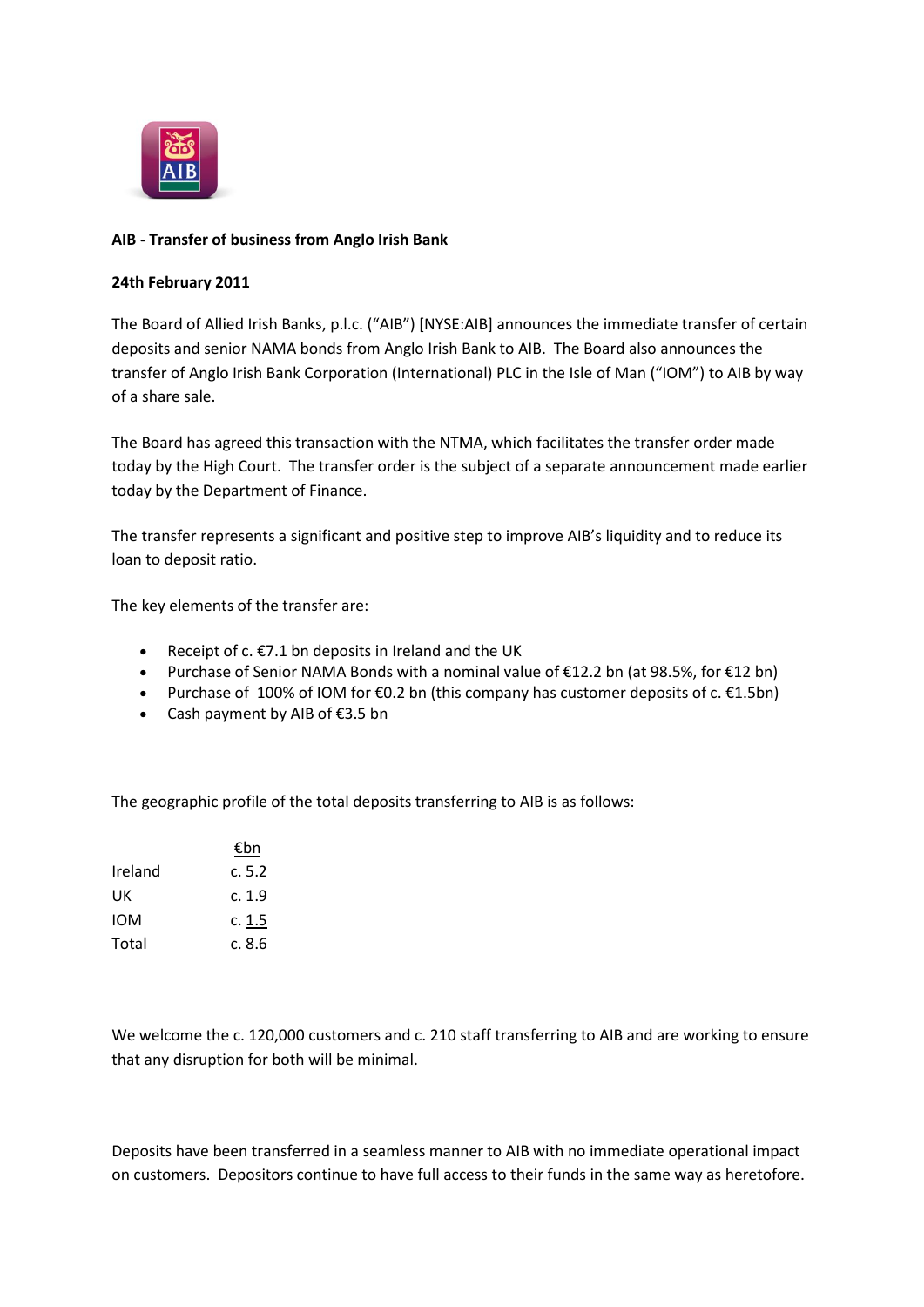The position of depositors remains secure and AIB will maintain the original Anglo Irish Bank deposit terms and conditions. Transferred deposits also continue to receive protection under the various guarantee schemes that are already in place. Irish deposits are covered under the Deposit Guarantee Scheme in respect of amounts up to €100,000 per depositor, per institution and the Eligible Liabilities Scheme ("ELG") in respect of amounts over €100,000. UK deposits will retain the protection of the ELG and will be covered under the terms of the UK Financial Services Compensation Scheme. This provides eligible customers a guarantee of up to a maximum of £85,000 of their total deposits held in AIB (UK) plc. IOM deposits will also retain the protection of the ELG and the IOM company will continue to be a participant in the Isle of Man Depositors' Compensation Scheme as set out in the Depositors' Compensation Regulations 2010.

In addition to the immediate positive benefits arising, this transfer represents a significant business development opportunity for AIB. We will take a positive approach to retaining and developing the customer businesses we are acquiring. The transfer introduces new deposit distribution capability to AIB including broker, post and telephone channels.

In the coming days we will write to customers who have transferred to AIB. In the meantime, we have included at the end of this announcement, a document which answers what we anticipate will be frequently asked customer questions. This document also includes the telephone numbers of helplines which are available to customers should they have any further queries.

## [Click here to read customer questions and answers](http://www.aib.ie/servlet/ContentServer?pagename=PressOffice/Page/aib_po_d_article_08&cid=1298044925734%20&c=AIBArticle&article=HistoryDev&poSection=AB&poSubSection=AB_HistoryDev)

## **For further information, please contact:**

Alan Kelly General Manager, Corporate Services AIB Group Bankcentre Ballsbridge Dublin 4 Tel: +353-1-6600311 Ext: 12162

or

Catherine Burke Head of Corporate Relations & Communications